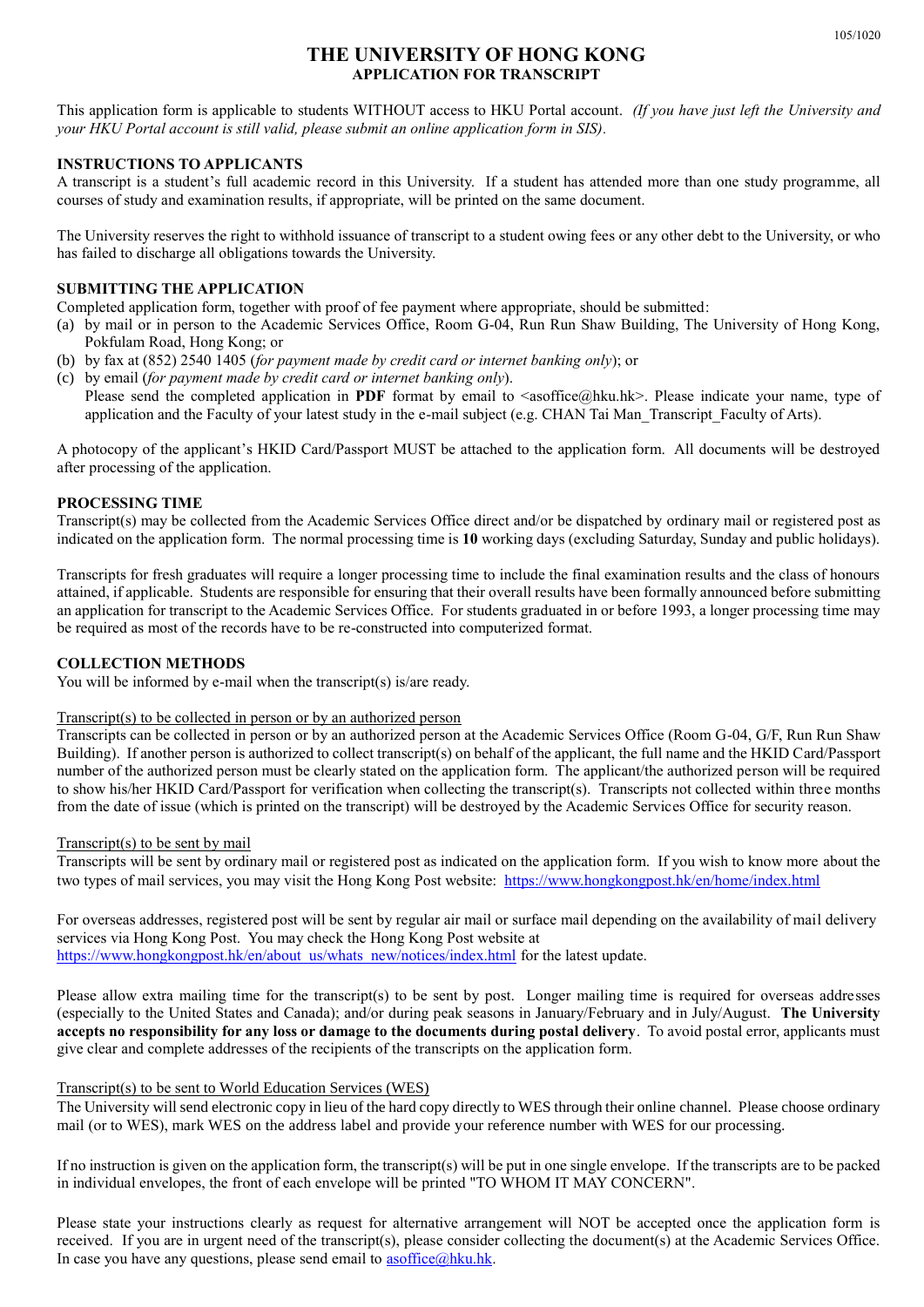## **APPLICATION FEES AND PAYMENT METHODS**

HK\$40 per copy (inclusive of postage by ordinary mail). For document(s) to be sent by registered post, an additional \$20 will be charged per mailing address. All fees paid are NOT refundable.

Please pay the application fee by

- (a) using one of the methods below; or
- (b) credit card (**it must be your own credit card**); or
- (c) a bank draft *(in Hong Kong Dollars)* drawn on a bank in Hong Kong and made payable to "*The University of Hong Kong*".

If you are using the payment methods in (a) above, it is essential that the original ATM customer advice, or in the case of internet banking, a printed copy of the bank's acknowledgement statement which contains the payment reference number, be stapled to your application form for submission to the University. Please retain a photocopy of the receipt as proof of fee payment.

#### Methods of Payment

| Payment<br>method        |    | <b>Procedures</b>                                                                                                                                                                           | <b>Receipt to be attached</b><br>to the application form |
|--------------------------|----|---------------------------------------------------------------------------------------------------------------------------------------------------------------------------------------------|----------------------------------------------------------|
| <b>ATM</b><br>(Automatic | 1) | Locate an ATM with 'Bill Payment' function                                                                                                                                                  | Original ATM customer<br>advice                          |
| Teller<br>Machine)       | 2) | Select "Bill Payment"→ "Education"→ "The University of Hong Kong"<br>(Please do not use the account transfer function for payment)                                                          |                                                          |
|                          | 3) | Enter Bill Type: "06" Other Fees                                                                                                                                                            |                                                          |
|                          | 4) | Enter 14-digit Bill Account Number: "Your University Number (10 digits)" plus a<br>4-digit suffix "4002"<br>(If you have forgotten your University Number, please use "2099999983" in lieu) |                                                          |
|                          | 5) | Enter the <i>appropriate</i> amount payable                                                                                                                                                 |                                                          |
| Internet                 | 1) | Logon to any of the following websites:                                                                                                                                                     | A printed copy of the                                    |
| banking                  |    | HSBC <http: www.hsbc.com.hk=""></http:>                                                                                                                                                     | bank's                                                   |
|                          |    | Hang Seng Bank <http: www.hangseng.com=""></http:>                                                                                                                                          | acknowledgement                                          |
|                          |    | JETCO <http: www.jetco.com.hk=""></http:>                                                                                                                                                   | statement which                                          |
|                          |    | BEA <http: www.hkbea.com=""></http:>                                                                                                                                                        | contains the payment<br>reference number                 |
|                          | 2) | Make bill payment by choosing the following function:                                                                                                                                       |                                                          |
|                          |    | (Please do not use the account transfer function for payment)                                                                                                                               |                                                          |
|                          |    | HSBC: View and Pay Bills                                                                                                                                                                    |                                                          |
|                          |    | Hang Seng Bank: View and Pay Bills                                                                                                                                                          |                                                          |
|                          |    | JETCO: JET Payment                                                                                                                                                                          |                                                          |
|                          |    | BEA: Bill Payment / CyberPayment / JET Payment                                                                                                                                              |                                                          |
|                          | 3) | Select "The University of Hong Kong" as the merchant for payment                                                                                                                            |                                                          |
|                          | 4) | Enter Bill Type: "06" Other Fees                                                                                                                                                            |                                                          |
|                          | 5) | Enter 14-digit Bill Account Number: "Your University Number (10 digits)" plus a<br>4-digit suffix "4002"<br>(If you have forgotten your University Number, please use "2099999983" in lieu) |                                                          |
|                          | 6) | Enter the <i>appropriate</i> amount payable                                                                                                                                                 |                                                          |

#### **PERSONAL INFORMATION COLLECTION STATEMENT**  Available at [http://www.ase.hku.hk/doc/PICS\\_159\\_716.pdf.](http://www.ase.hku.hk/doc/PICS_159_716.pdf)

Academic Services Office

Address: Room G-04 Ground Floor, Run Run Shaw Building, The University of Hong Kong Office Hours: Monday – Friday: 9.00 a.m. – 5.30 p.m. Saturday: 9.00 a.m. – 12.30 p.m. Closed on Sundays, Public Holidays and University Holidays (*i.e.* Christmas Eve, New Year's Eve (p.m.), The day preceding Lunar New Year (p.m.) and Foundation Day (March 16)). Tel: 2859 2433 Fax: 2540 1405 Email[: asoffice@hku.hk](mailto:asoffice@hku.hk)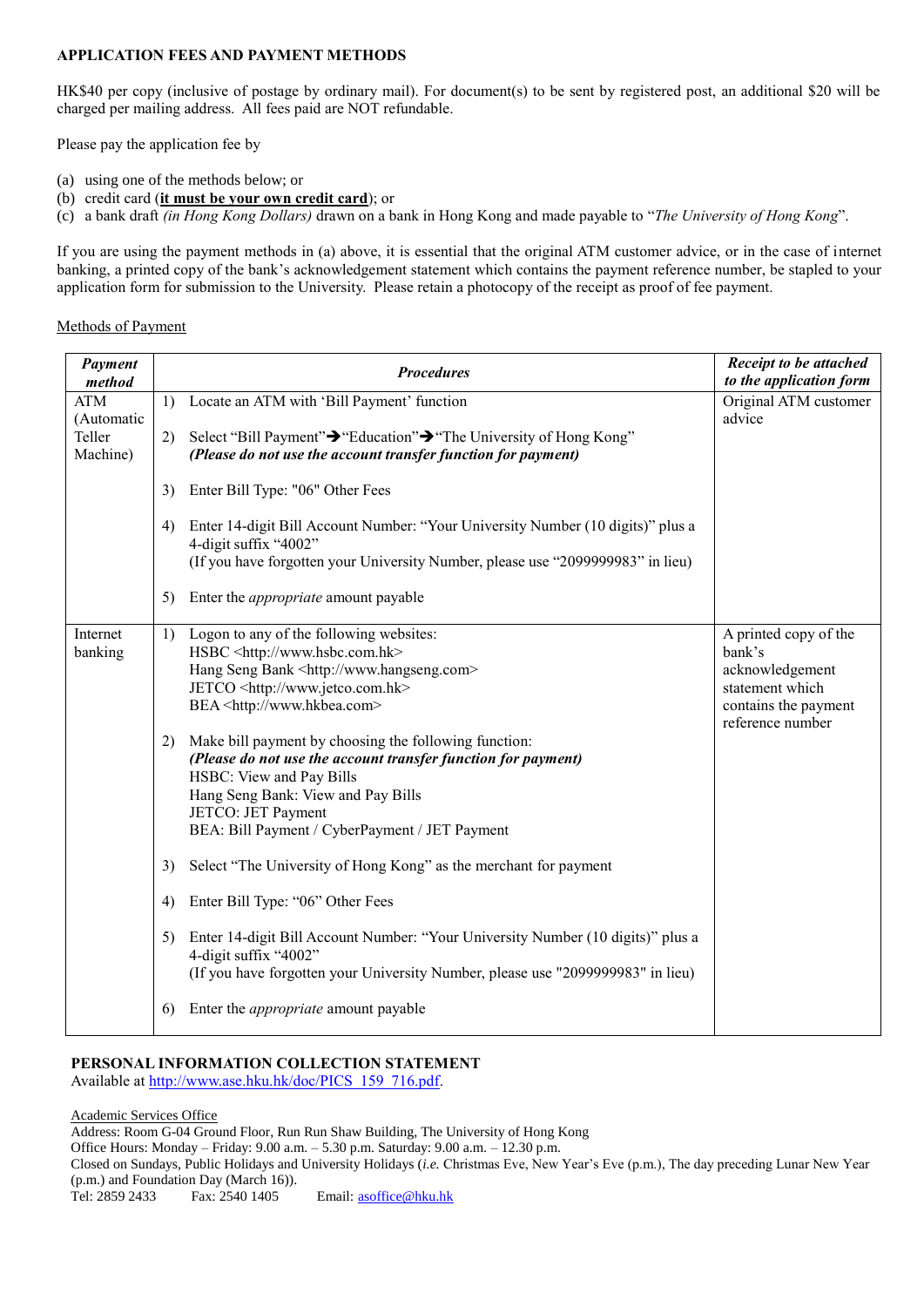# **THE UNIVERSITY OF HONG KONG 105/1020**

# Page 1 of 4

# **Application for Transcript** Application received on:

The application will be processed once this application form is received by the Academic Services Office. Please read the "Instructions to Applicants" before completing this form.

| <b>Section A</b> Personal Particulars          |                                                                               |  |  |  |  |  |  |                |  |  |  |  |  |  |
|------------------------------------------------|-------------------------------------------------------------------------------|--|--|--|--|--|--|----------------|--|--|--|--|--|--|
| University number                              |                                                                               |  |  |  |  |  |  |                |  |  |  |  |  |  |
| surname first)                                 | Name in English (in BLOCK LETTERS,                                            |  |  |  |  |  |  |                |  |  |  |  |  |  |
| Name in Chinese (if any, as in HKID)           |                                                                               |  |  |  |  |  |  |                |  |  |  |  |  |  |
| Chinese name in C.C. code (if any, as in HKID) |                                                                               |  |  |  |  |  |  |                |  |  |  |  |  |  |
| HKID card/Passport number                      |                                                                               |  |  |  |  |  |  |                |  |  |  |  |  |  |
|                                                | $* A copy of your HKID card or passport must be attached to the application.$ |  |  |  |  |  |  |                |  |  |  |  |  |  |
| Date of birth (date/month/year)                |                                                                               |  |  |  |  |  |  | E-mail address |  |  |  |  |  |  |
| Mobile:<br>Contact number<br>Office/Home:      |                                                                               |  |  |  |  |  |  |                |  |  |  |  |  |  |
| Correspondence address                         |                                                                               |  |  |  |  |  |  |                |  |  |  |  |  |  |

| Programmes attended              | Faculty | Date of attendance |                    |  |  |
|----------------------------------|---------|--------------------|--------------------|--|--|
| $(e.g. BSc, Exchange-BA, MPhil)$ |         | From               |                    |  |  |
| In chronological order           |         | $\text{(mm/yyy)}$  | $\text{(mm/vyyy)}$ |  |  |
| П.                               |         |                    |                    |  |  |
| 2.                               |         |                    |                    |  |  |

## **Section B Application Fees and Payment Method** (see Notes on Application Fees and Payment Methods)

Application Fee: <u>HK\$40</u> Per Copy ^ For Registered Post, an additional HK\$20 will charged per mailing address *(e.g. if you apply for 2 copies to be sent to one single address by Registered Post, the total fees are HK\$100)*

| Collection Method:                                               | No. of Copies      |    | No. of Addresses      | Fees |
|------------------------------------------------------------------|--------------------|----|-----------------------|------|
| (a) In Person                                                    | x \$40<br>per copy |    |                       |      |
| (b) By Registered Post $\wedge$                                  | x \$40<br>per copy | ╺┿ | x \$20<br>per address |      |
| (c) By Ordinary Mail<br>(or to World Education Services<br>(WES) | x \$40<br>per copy |    |                       |      |
| Total no. of copies:                                             |                    |    | <b>Total Fees:</b>    |      |

*(Please one box only.)*

 The **original** ATM customer advice\* / a printed copy of the internet banking acknowledgement statement\* showing a total payable amount of HK\$ \_\_\_\_\_\_\_\_ is attached as evidence of payment. *(\* Please delete as appropriate.)*

 A Hong Kong dollar bank draft showing a total payable amount of HK\$ \_\_\_\_\_\_\_\_\_ which is made payable to "THE UNIVERSITY OF HONG KONG" is attached.

| $\Box$ Credit card (It must be your own credit card)   |                                  |
|--------------------------------------------------------|----------------------------------|
| I authorize The University of Hong Kong to charge HK\$ | to MY credit card account below: |

|                               | I additionally the can't crottly of from them, to change three |                                                               |
|-------------------------------|----------------------------------------------------------------|---------------------------------------------------------------|
| 1. Credit card (Please $\psi$ | Visa<br>$\Box$ Master<br>$\overline{\phantom{a}}$              |                                                               |
| 2. Card number                | $\overline{\phantom{0}}$                                       | ۰<br>$\overline{\phantom{a}}$                                 |
| 3. Expiry date (month/year)   |                                                                | *Expiry date not less than 6 months from date of application* |
|                               | 4. Your name printed on credit card (in BLOCK LETTERS)         |                                                               |
| 5. Signature of cardholder    |                                                                | (Please sign, do not type)                                    |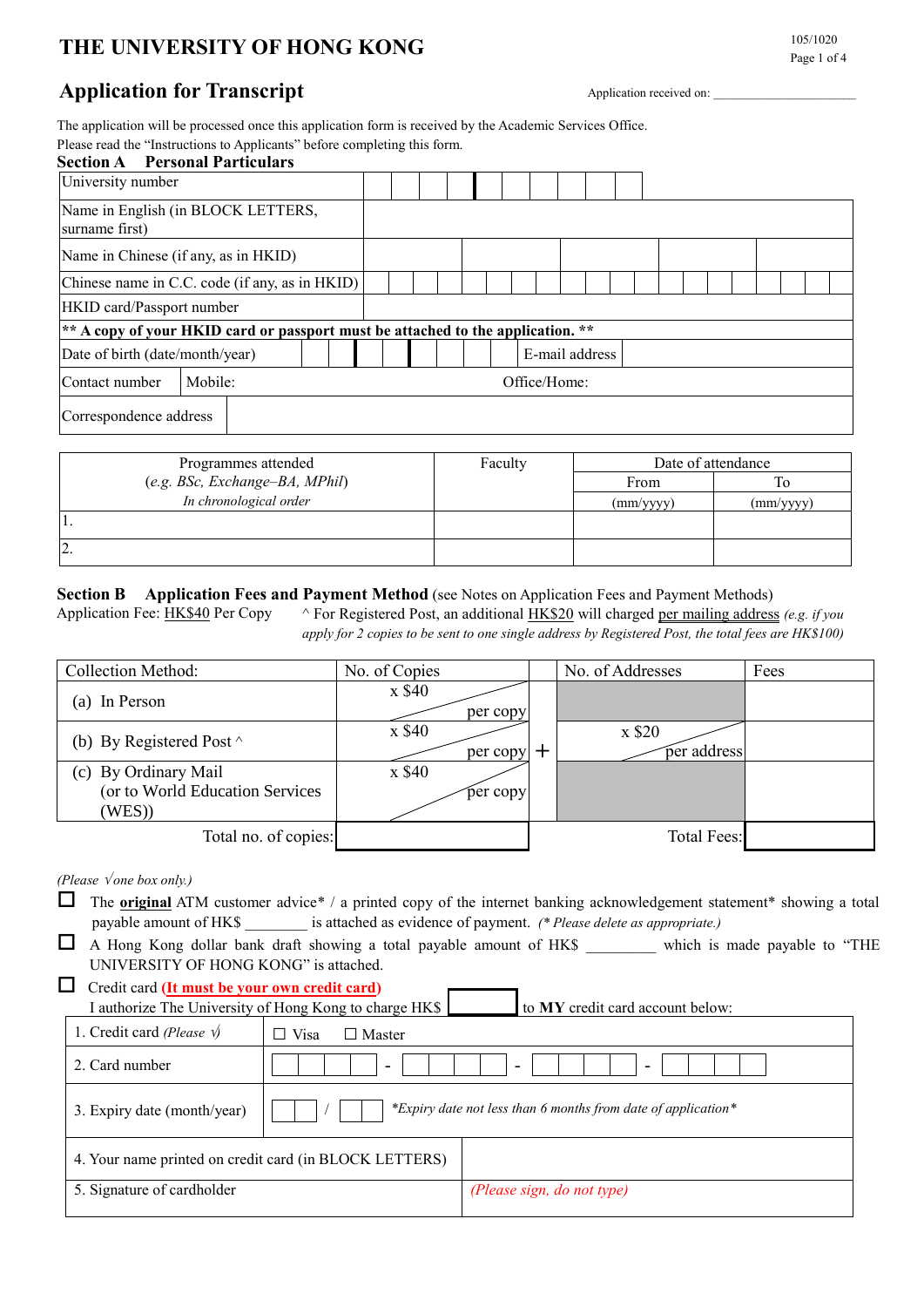Name: \_\_\_\_\_\_\_\_\_\_\_\_\_\_\_\_\_\_\_\_\_\_\_\_\_\_\_\_\_\_\_\_\_ University number: \_\_\_\_\_\_\_\_\_\_\_\_\_\_\_\_\_\_\_\_\_\_\_\_\_ Page 2 of 4

#### **Section C Collection Methods (a) In Person or by an Authorized Person** *(Please )*

| (a) In I closul of by an Authorized I closul (Fieldse V) |                                                                             |  |  |  |  |  |
|----------------------------------------------------------|-----------------------------------------------------------------------------|--|--|--|--|--|
| In Person                                                | By an Authorized Person                                                     |  |  |  |  |  |
|                                                          | Full Name:                                                                  |  |  |  |  |  |
|                                                          | HKID card/ Passport no.                                                     |  |  |  |  |  |
| Pack the transcripts in                                  |                                                                             |  |  |  |  |  |
| ONE single University envelope                           | With attachment                                                             |  |  |  |  |  |
| individual University envelopes                          | NO (please send us the attachment with this application form)<br>YES 1<br>∠ |  |  |  |  |  |

**(b) By Registered Post** Please provide full mailing address(es) below and complete the address label(s) on page 3. If address labels provided are insufficient, please attach supplementary mailing list.

| Address 1 (By Registered Post)        | Number of copies to this address:                                                                                                  |
|---------------------------------------|------------------------------------------------------------------------------------------------------------------------------------|
| Name:                                 | Pack the transcripts in $\lceil \ \rceil$ ONE single University envelope<br>[ ] individual University envelopes                    |
|                                       | With attachment $2 \lceil \cdot \rceil$ YES $\lceil \cdot \rceil$ NO (please send us the<br>attachment with this application form) |
| <b>Address 2 (By Registered Post)</b> | Number of copies to this address:                                                                                                  |
| Name:<br>Address:                     | Pack the transcripts in <sup>1</sup> $\lceil$ 1 ONE single University envelope<br>[ ] individual University envelopes              |
| Country:                              | With attachment $2 \lceil \cdot \rceil$ YES $\lceil \cdot \rceil$ NO                                                               |

**(c) By Ordinary Mail** Please provide full mailing address(es) below and complete the address label(s) on page 4. If address labels provided are insufficient, please attach supplementary mailing list. For transcript(s) to be sent to World Education Services (WES), please mark WES for the name and provide your reference number with WES for the address.

| Address 1 (By Ordinary Mail)        | Number of copies to this address:                                                                                          |
|-------------------------------------|----------------------------------------------------------------------------------------------------------------------------|
|                                     | Pack the transcripts in <sup>1</sup> $\lceil$ 1 ONE single University envelope<br>[ ] individual University envelopes      |
| Country:                            | With attachment $2 \lceil \ \rceil$ YES $\lceil \ \rceil$ NO (please send us the<br>attachment with this application form) |
| <b>Address 2 (By Ordinary Mail)</b> | Number of copies to this address:                                                                                          |
| Name:                               | Pack the transcripts in <sup>1</sup> $\lceil$ 1 ONE single University envelope<br>[ ] individual University envelopes      |
| Country:                            | With attachment $2 \lceil \cdot \rceil$ YES $\lceil \cdot \rceil$ NO                                                       |

<sup>1</sup> If you apply for more than one transcript, please indicate your preference. If no indication, ONE single envelope will be provided.

<sup>2</sup> If the transcript is to be sent with a "Request for transcript" form provided by some institutions, please enclose the request form with this application form. Documents other than the "Request for transcript" form will not be accepted.

| <b>Signature of Applicant:</b> |
|--------------------------------|
| (Please sign, do not type.)    |

Date:

- End of Transcript Application -

\*\*\*\*\*\*\*\*\*\*\*\*\*\*\*\*\*\*\*\*\*\*\*\*\*\*\*\*\*\*\*\*\*\*\*\*\*\*\*\*\*\*\*\*\*\*\*\*\*\*\*\*\*\*\*\*\*\*\*\*\*\*\*\*\*\*\*\*\*\*\*\*\*\*\*\*\*\*\*\*\*\*\*\*\*\*\*\*\*\*\*\*\*\*\*\*\*\*\*\*\*\*\*\*

**To be completed by the applicant / an authorized person upon collection of transcript(s)**

Collected by: \_\_\_\_\_\_\_\_\_\_\_\_\_\_\_\_\_\_\_\_\_\_\_\_\_\_\_\_\_\_\_\_\_\_\_\_\_\_\_\_\_\_ (signature) Date: \_\_\_\_\_\_\_\_\_\_\_\_\_\_\_\_\_\_\_\_\_\_\_\_\_\_\_\_\_\_\_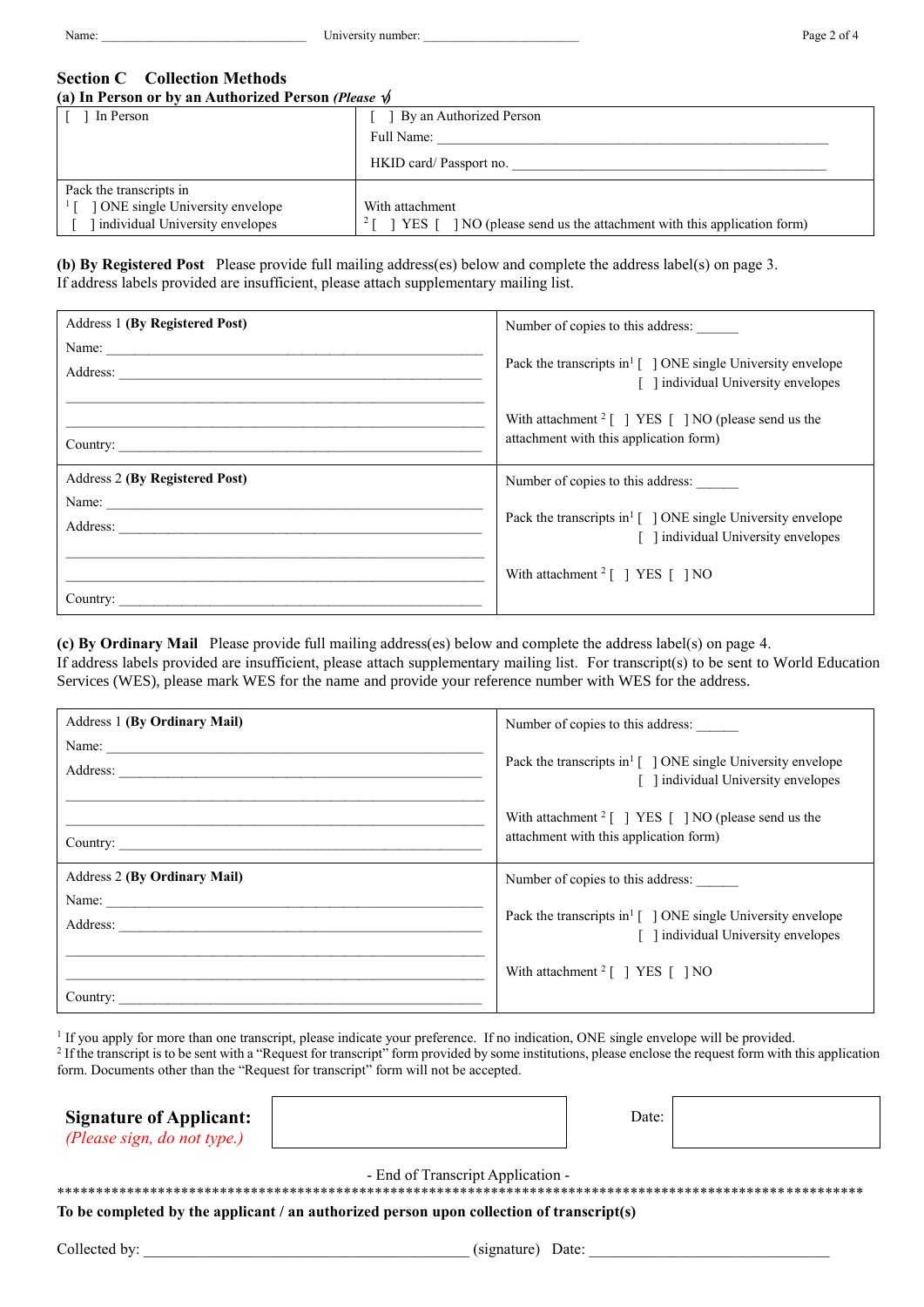#### Page 3 of 4

# **Address Labels (Transcript)** (By Registered Post)

| Name:    | <b>Address 1 (By Registered Post)</b> |
|----------|---------------------------------------|
| Address: | Number of copies to this address:     |
|          |                                       |
| Country: |                                       |

| Name:    | <b>Address 2 (By Registered Post)</b> |
|----------|---------------------------------------|
| Address: | Number of copies to this address:     |
| Country: |                                       |